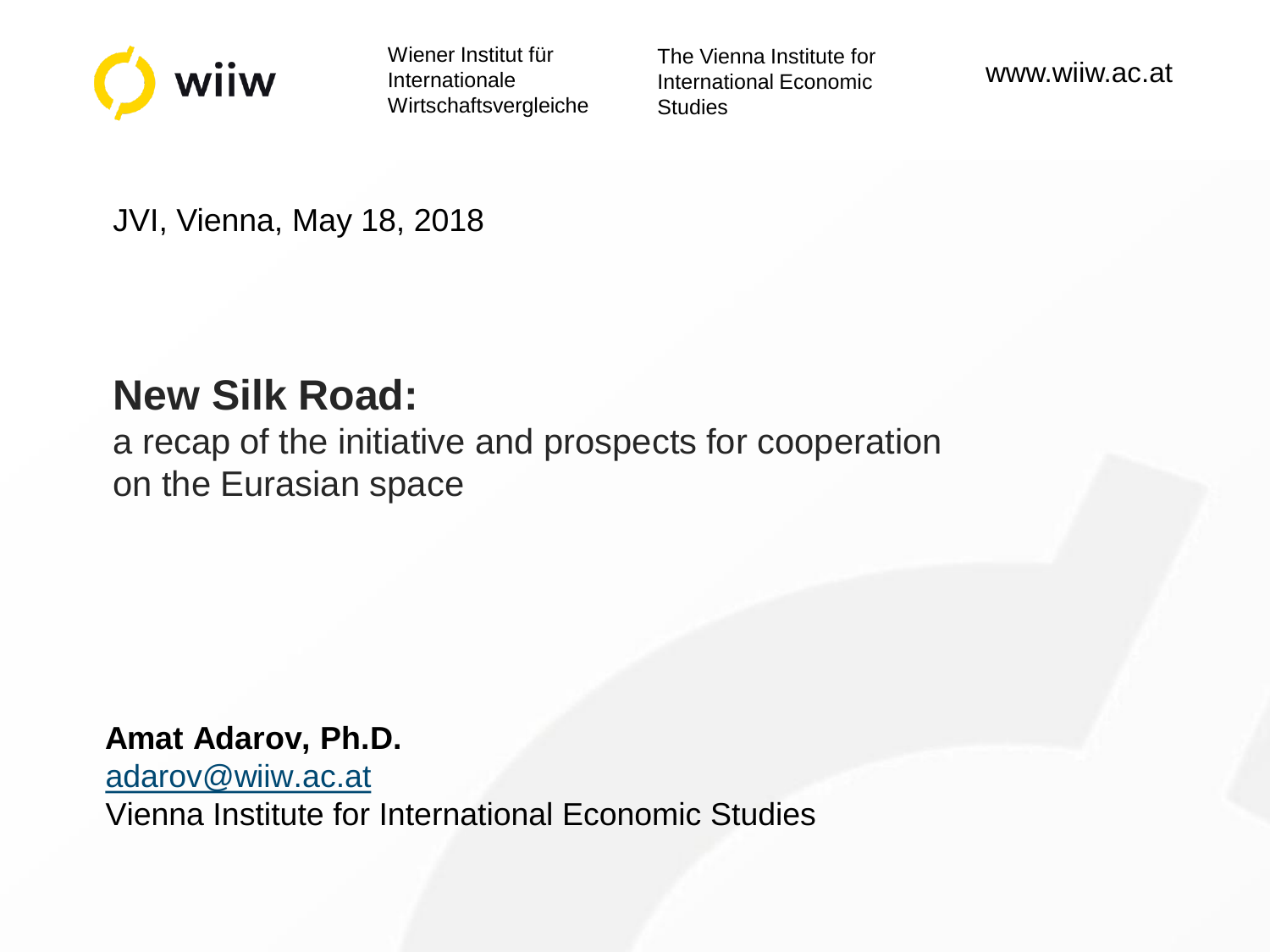

#### **One Belt One Road**

#### **= Silk Road Economic Belt + 21st Century Maritime Silk Road**



Source: The Wall Street Journal

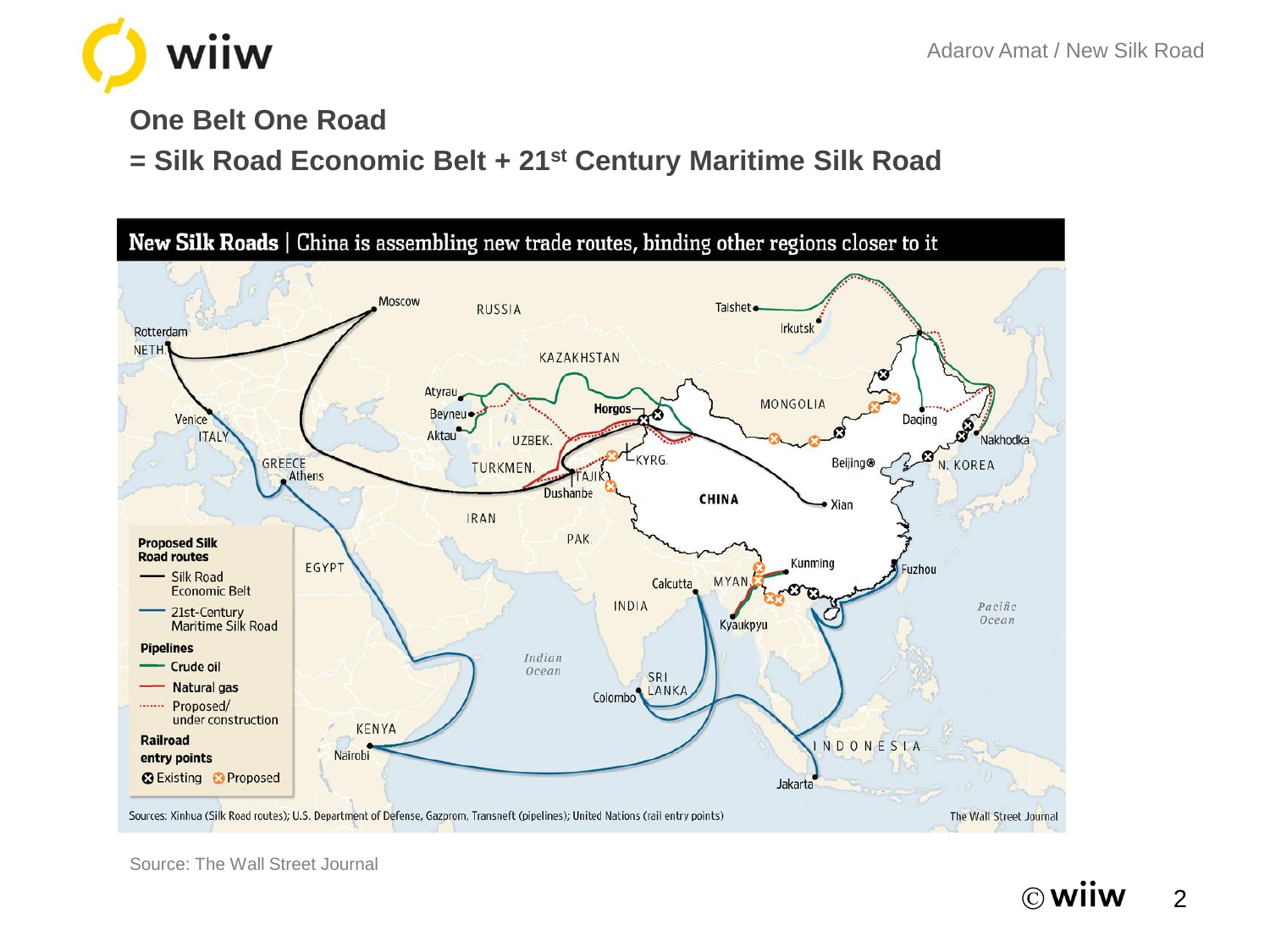#### **6 economic corridors bridging the roads**

wiiw

The Belt and Road Initiative: Six Economic Corridors Spanning Asia, Europe and Africa



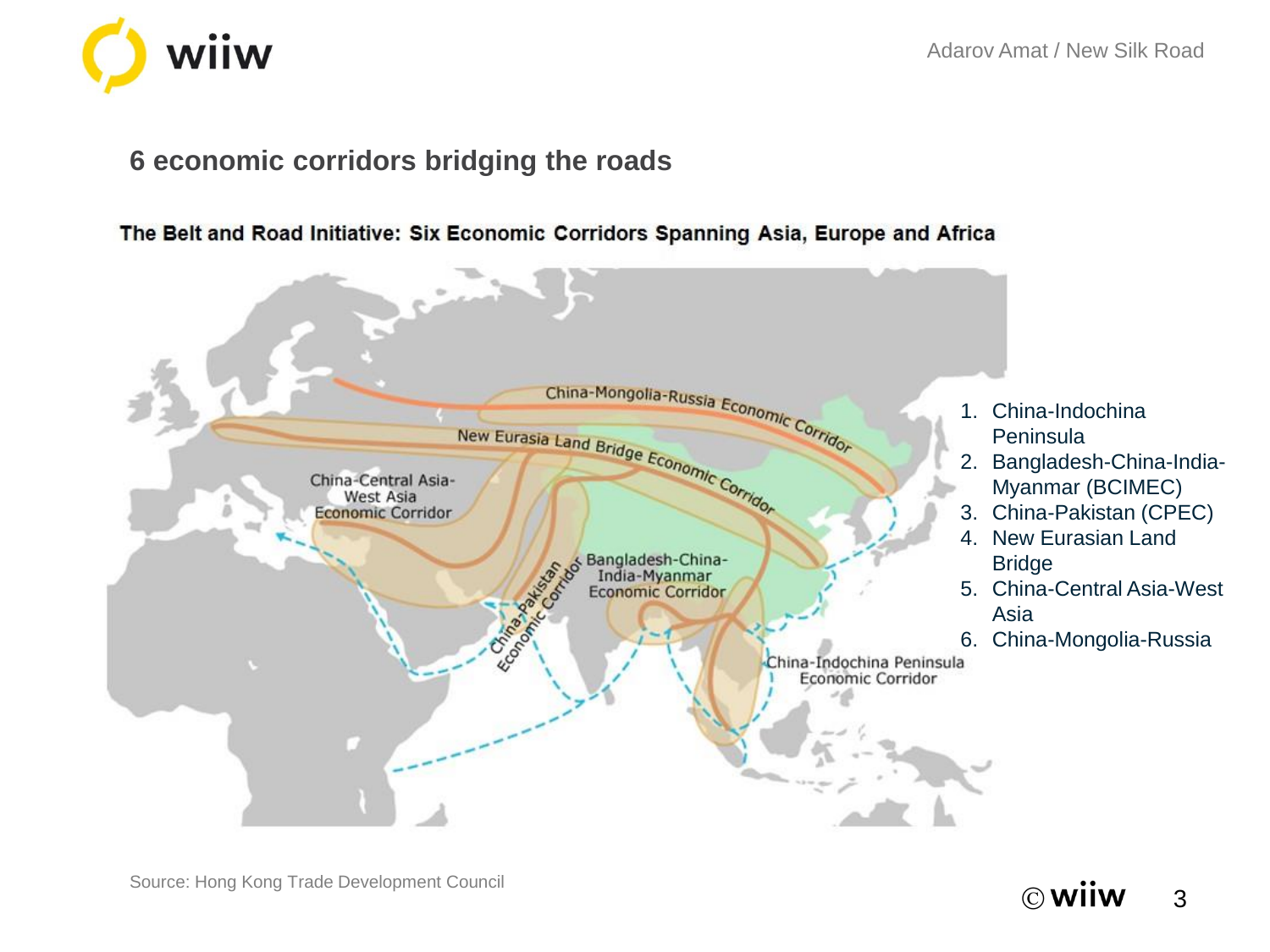

### **Integration endeavors on the Eurasian economic space**

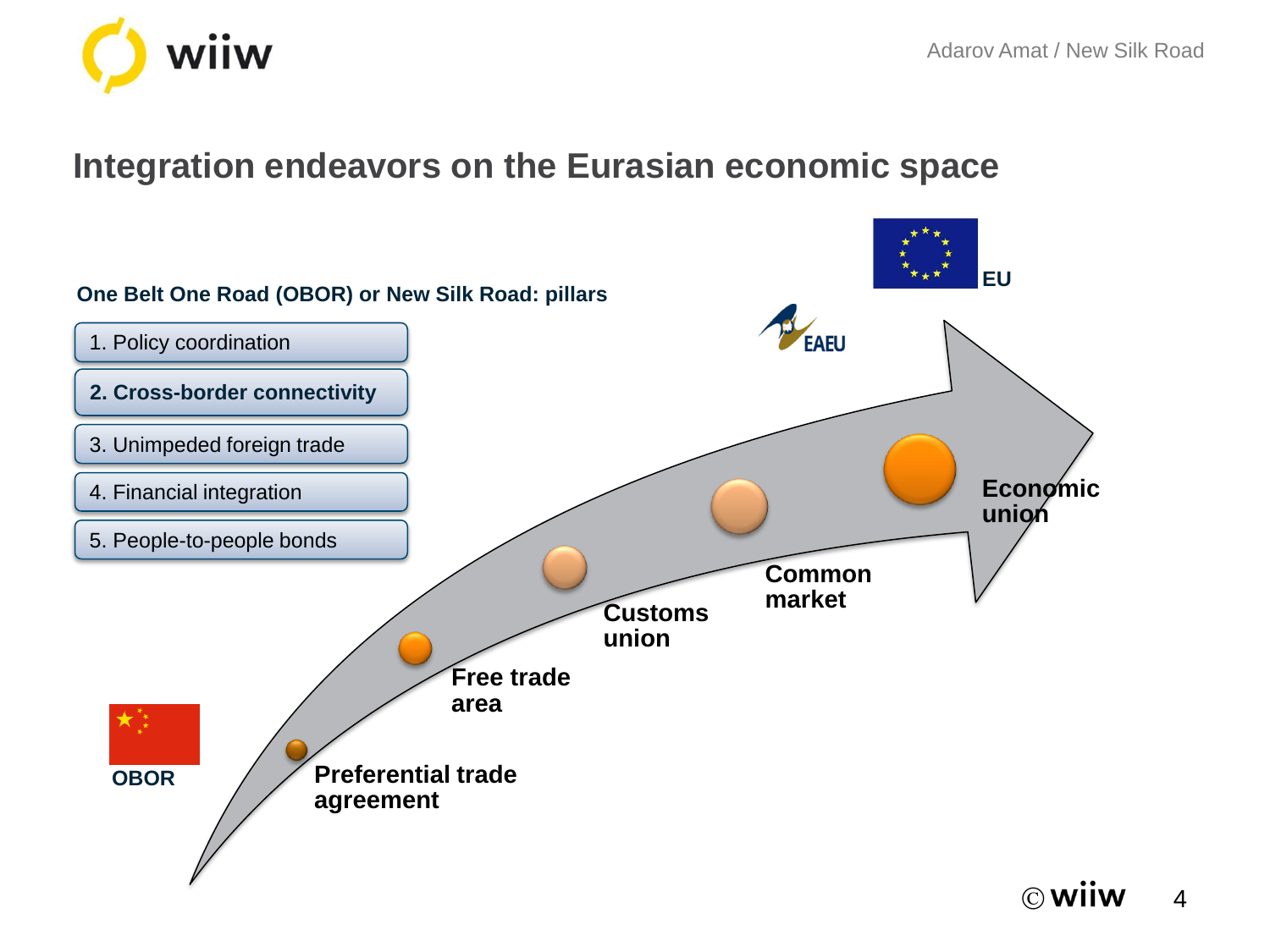

# **Policy pillars and strategic goals of OBOR**

**Explicit and implicit strategic goals** 

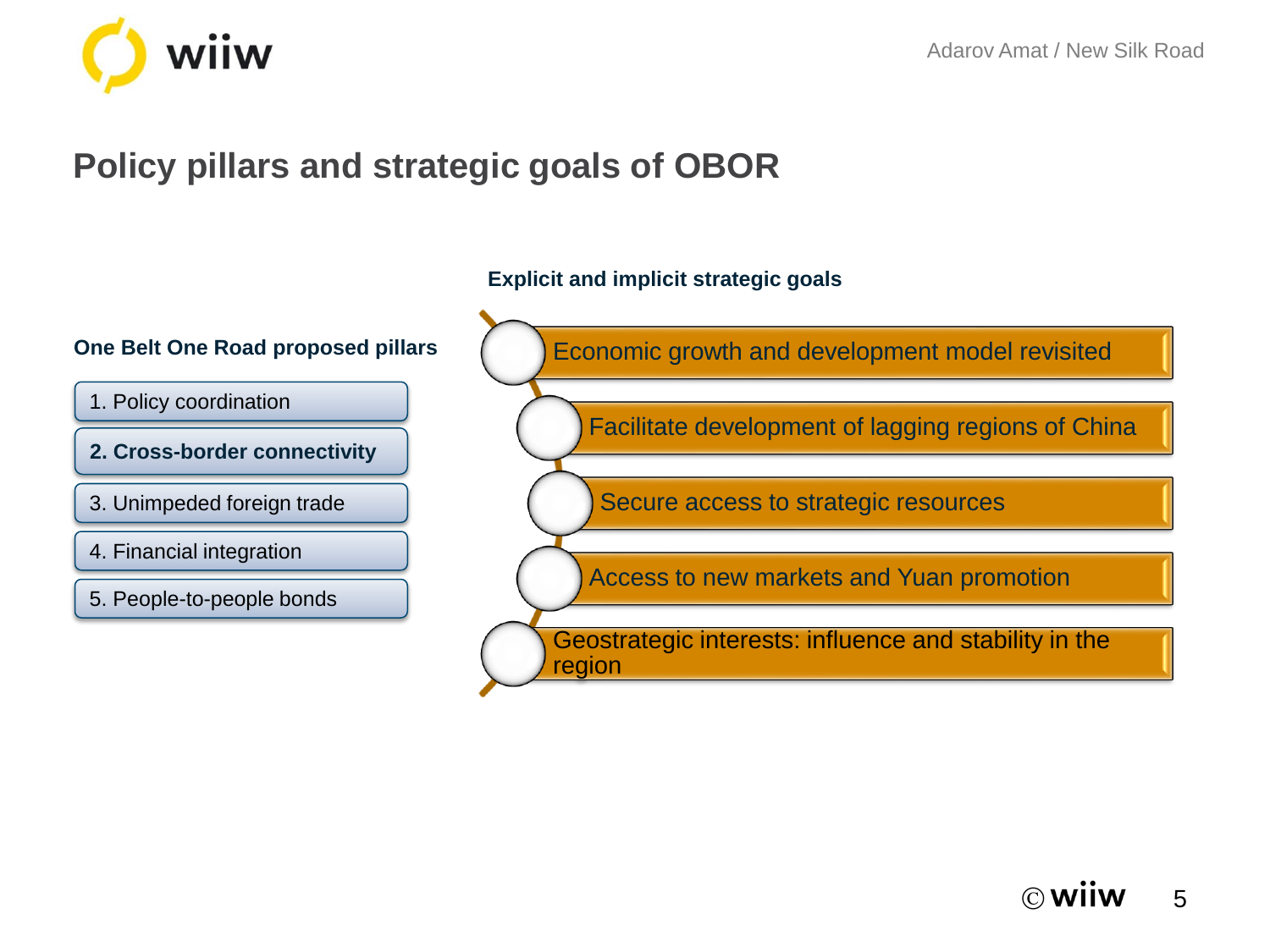

# **Strengths of OBOR**

- $\triangleright$  Flexibility: "initiative/vision" rather than a formalized integration arrangement
- ▶ Strong financial underpinnings: Silk Road Fund, China Import-Export Bank, China Development Bank, AIIB. Over \$100 bn announced.
- $\triangleright$  High competitiveness and flexibility of the private sector
- $\triangleright$  Large country in terms of economic size, area and population

## **Weaknesses of OBOR**

- Flexibility: unclear regulatory framework and expectations
- $\triangleright$  Challenging region: geography and poor infrastructure, geopolitical tensions and fragile states, structural weaknesses, etc.
- Multiple borders and regulatory regimes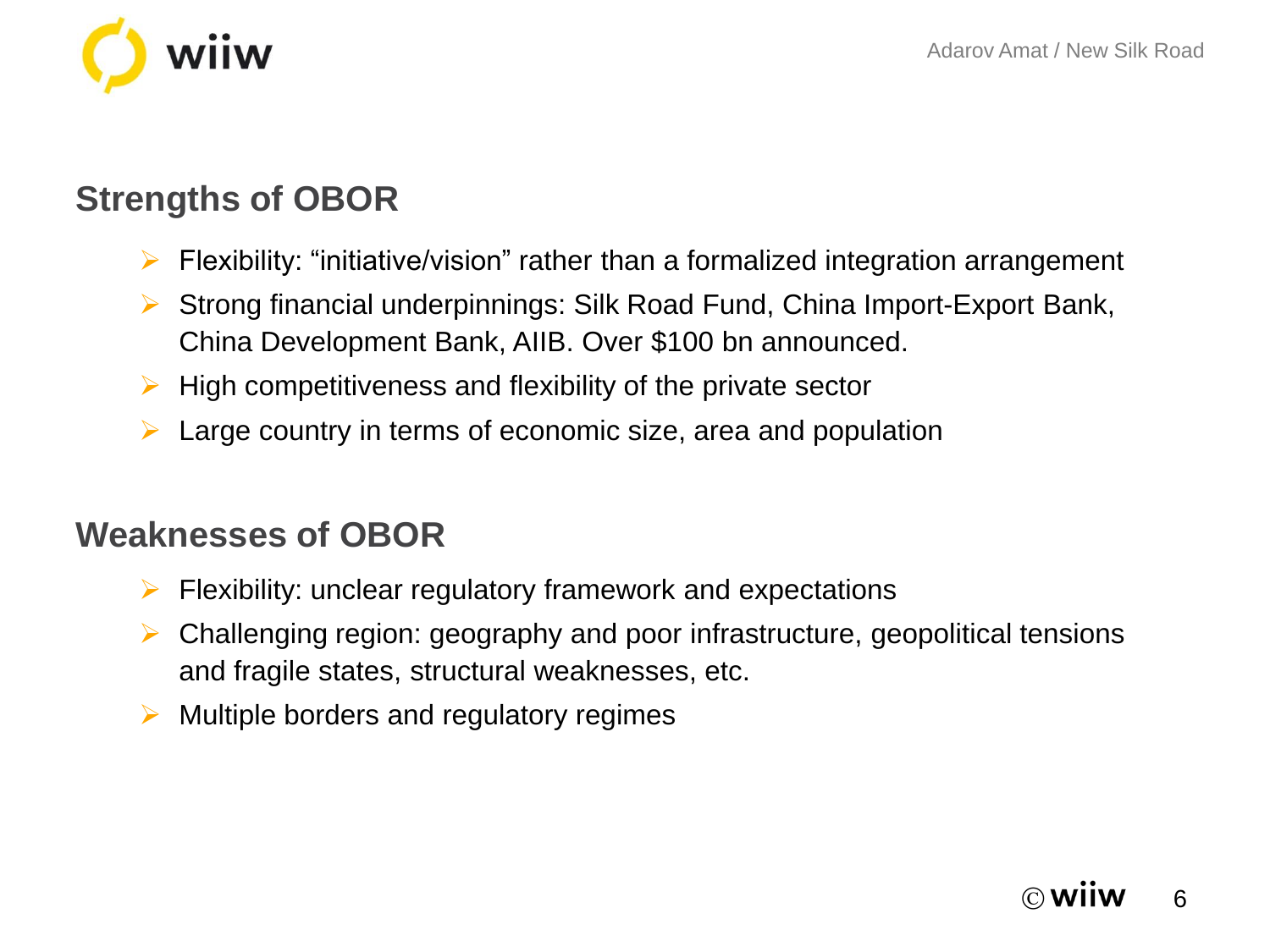

## **Cooperation prospects**



- **OBOR: threat or opportunity?** 
	- Central Asia: development and connectivity opportunities at the risk of higher long-run dependency on China
	- EAEU: open to dialogue, limited capacity to engage
	- EU: unclear "political intentions" of OBOR, competitiveness of China's economy
- Way forward:
	- Foster pragmatic dialogue
	- Avoid forcing 'either-or' choices for the countries concerned
	- Identify areas of common interest: infrastructure connectivity, supporting integration 'from Lisbon to Vladivostok', development assistance for the fragile countries of the region